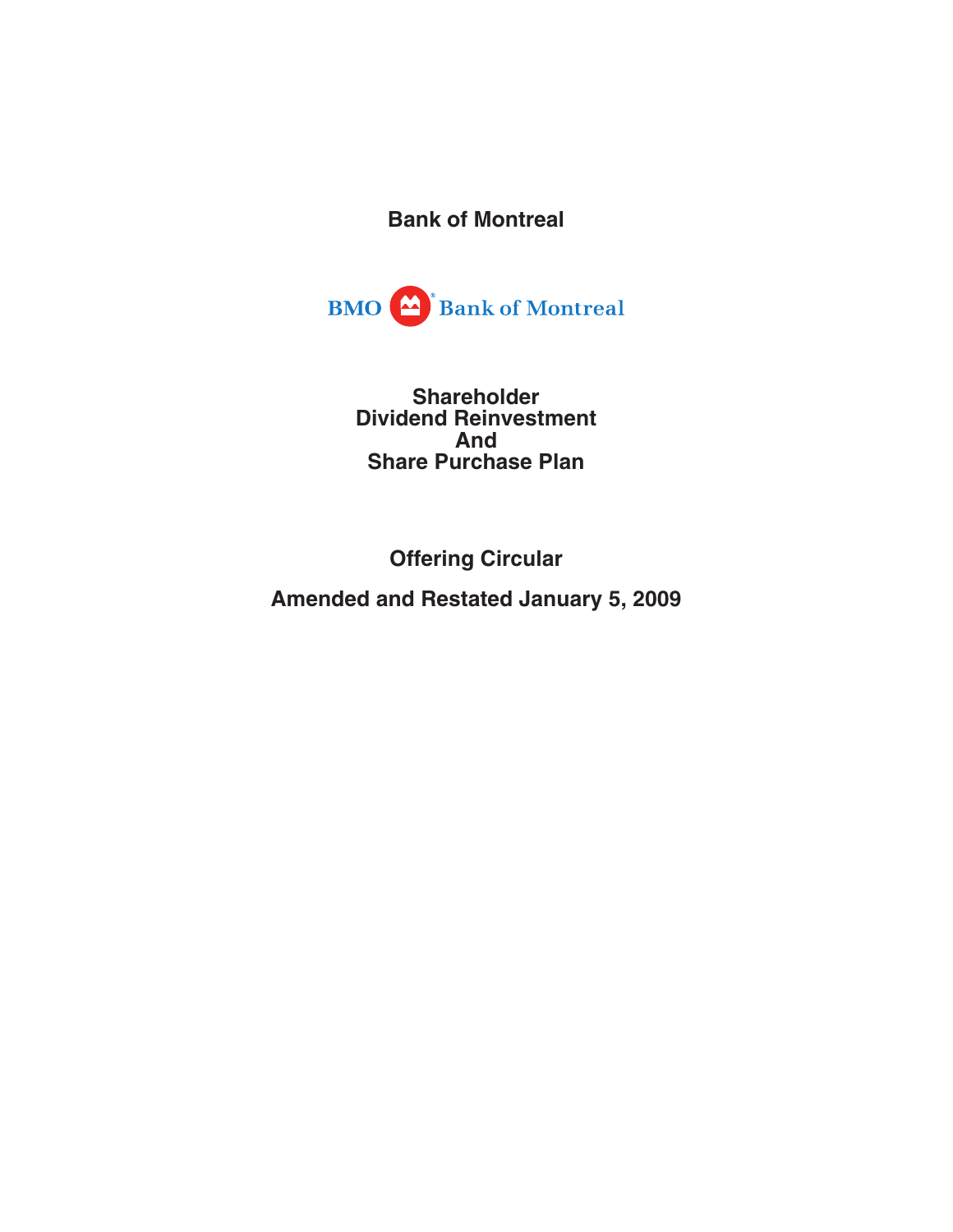# **BANK OF MONTREAL**

# **SHAREHOLDER DIVIDEND REINVESTMENT AND SHARE PURCHASE PLAN**

This Offering Circular covers common shares of Bank of Montreal (the "Bank") which may be purchased on the open market through the facilities of a stock exchange or issued by the Bank under the Bank of Montreal Shareholder Dividend Reinvestment and Share Purchase Plan (the "Plan"). The offering of the common shares pursuant to the Plan to U.S. residents will be made only by means of a prospectus.

The Plan provides a means for holders of common shares of the Bank or shares of any series of either class A or class B preferred shares of the Bank which have been determined to be eligible to participate in the Plan by the Board of Directors of the Bank (collectively the "eligible shares") to invest in common shares without payment of brokerage commissions or service charges of any kind, subject to restrictions contained in the *Bank Act* (Canada) as noted in the Plan under "Eligibility and Enrollment".

Participants in the Plan may:

- (a) Dividend Reinvestment Option reinvest the cash dividends paid on eligible shares held by a participant in common shares at the Average Market Price (as defined below). There may be a discount of up to 5% from the Average Market Price for common shares newly-issued from treasury in connection with the reinvestment of cash dividends on eligible shares; and/or
- (b) Optional Cash Payments invest in common shares at the Average Market Price by making optional cash payments at any time in any amount up to an aggregate of \$40,000 (Canadian or U.S.) in each twelve month period ending October 31, whether or not dividends on eligible shares are being invested.

The price (the "Average Market Price") at which common shares will be acquired during an Investment Period (as defined in the Plan) by Computershare Trust Company of Canada (the "Agent") on behalf of participants with cash dividends on eligible shares and optional cash payments will be,

- (a) when common shares are to be purchased directly from the Bank, the average of the closing prices for a board lot of the common shares of the Bank on the Toronto Stock Exchange on the five trading days on which at least a board lot of the Bank's common shares was traded immediately preceding an Investment Period; and
- (b) when common shares are to be purchased on the open market through the facilities of a stock exchange, the average of the actual cost (excluding brokerage commissions, fees and all transaction costs) incurred by the Agent to purchase such shares in such Investment Period.

The common shares of the Bank are listed on the Toronto Stock Exchange and the New York Stock Exchange.

The reinvestment of dividends does not relieve participants of any liability for taxes on those dividends. Shareholders should consult their tax advisers about the tax consequences arising from their participation in the Plan.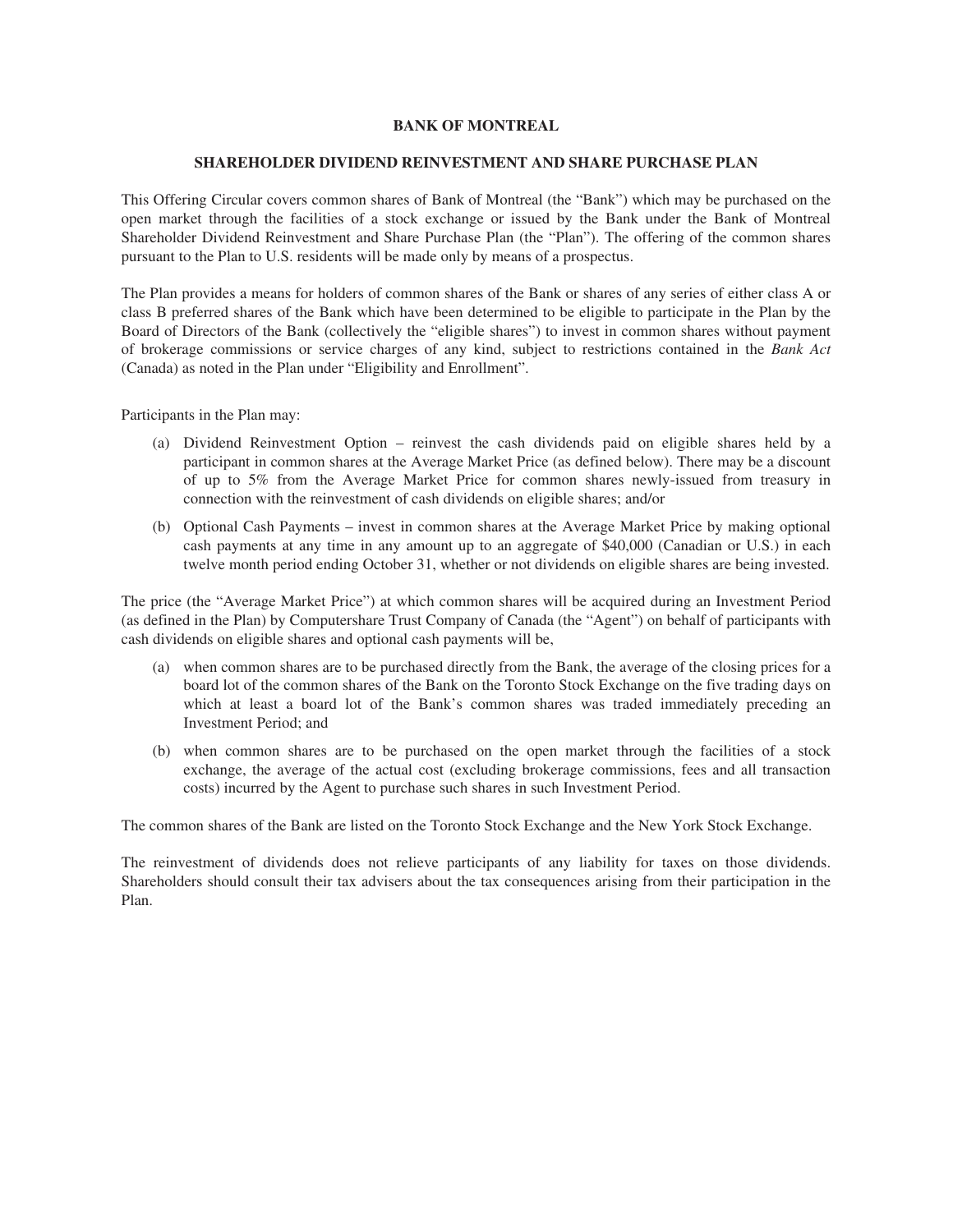# **TABLE OF CONTENTS**

|                                                                      | Page         |
|----------------------------------------------------------------------|--------------|
|                                                                      | $\mathbf{1}$ |
|                                                                      | 5            |
|                                                                      | 5            |
|                                                                      | 5            |
|                                                                      | 5            |
|                                                                      | 5            |
|                                                                      | 6            |
|                                                                      | 6<br>6       |
|                                                                      | 6            |
|                                                                      | 7            |
|                                                                      | 7            |
|                                                                      | 7            |
|                                                                      | 7            |
|                                                                      | 8            |
|                                                                      | 8            |
|                                                                      | 8            |
|                                                                      | 8            |
|                                                                      | 8<br>8       |
|                                                                      | 9            |
|                                                                      | 9            |
|                                                                      | 9            |
|                                                                      | 10           |
|                                                                      | 10           |
|                                                                      | 10           |
|                                                                      | 10           |
|                                                                      | 10           |
|                                                                      | 11           |
|                                                                      | 11           |
|                                                                      | 11           |
|                                                                      | 11           |
|                                                                      | 11           |
|                                                                      | 12           |
| Certain United States Tax Considerations for United States Residents | 12           |
|                                                                      | 14           |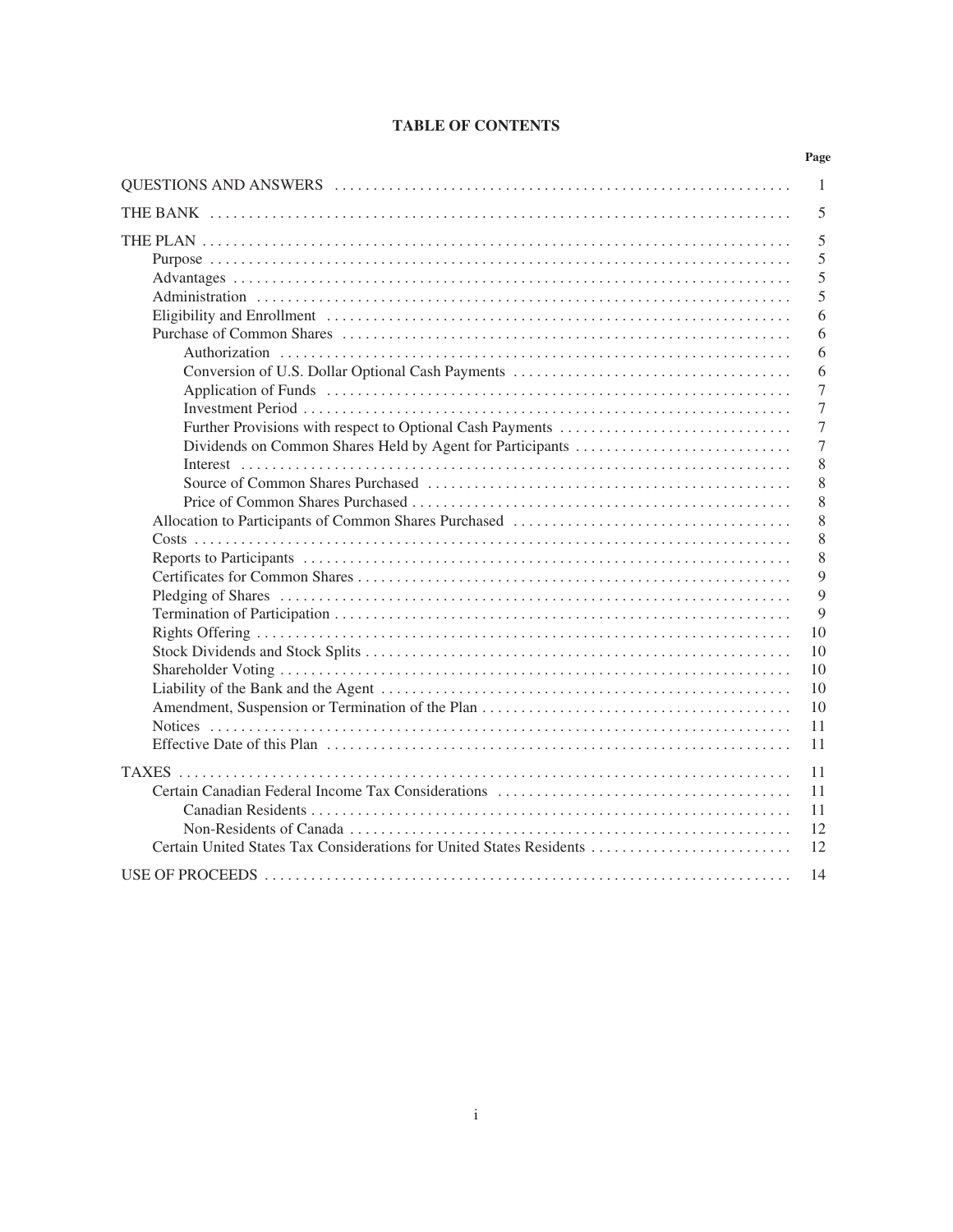## **QUESTIONS AND ANSWERS**

## 1. **What is the Shareholder Dividend Reinvestment and Share Purchase Plan?**

The Shareholder Dividend Reinvestment and Share Purchase Plan (the "Plan") provides a means for registered holders of eligible shares of the Bank to acquire common shares by the reinvestment of their cash dividends on eligible shares and the investment of optional cash payments.

### 2. **What are the advantages of the Plan?**

Common shares may be purchased quarterly with reinvested cash dividends on eligible shares. Common shares also may be purchased monthly with optional cash payments up to a limit of \$40,000 (Canadian or U.S.) in each twelve month period ending October 31. Full investment of funds is possible because the Plan permits fractions of common shares, as well as whole common shares, to be purchased and held for participants. In addition, dividends on such fractions of shares, as well as on whole shares, will be reinvested in common shares.

There are no service charges or brokerage commissions payable by participants in connection with common shares acquired under the Plan.

The price of common shares purchased with reinvested cash dividends on eligible shares and with optional cash payments will be the Average Market Price. There also may be a discount of up to 5% from the Average Market Price for common shares newly-issued from treasury in connection with the reinvestment of cash dividends on eligible shares. The discount does not apply to common shares purchased on the open market in connection with the reinvestment of cash dividends on eligible shares. The discount will not apply to the Average Market Price established for the purchase of shares under the "Optional Cash Payment" feature of the Plan. The Bank will announce by way of press release and in dividend announcements whether common shares purchased through dividend reinvestment under the Plan will be purchased on the open market or newly-issued from treasury, and any applicable discount for the dividend reinvestment.

Regular statements of account are provided for participants' record keeping.

A participant may terminate participation at any time without penalty by giving written notice to the Agent.

All administrative costs of the Plan are borne by the Bank.

# 3. **Who is eligible to participate?**

Subject to the restrictions contained in the Bank Act and referred to in the Plan under "Eligibility and Enrollment", any holder of eligible shares of the Bank whose shares are registered in the name of a bank, trust company, investment dealer or other intermediary must become a shareholder of record by having such shares transferred into his or her own name. However, an owner whose eligible shares are held in a specific segregated registered account, such as a numbered account with a bank, trust company, investment dealer or other intermediary, may be able to instruct that bank, trust company, investment dealer or other intermediary to enroll such shares in the Plan.

A holder of eligible shares of the Bank held in the name of a bank, trust company, investment dealer or other intermediary may make initial optional cash payments without first becoming a registered shareholder of the Bank. To do so, the bank, trust company, investment dealer or other intermediary must provide the Agent with a duly completed Reinvestment Enrollment—Participant Declaration Form and a certification indicating that the initial optional cash payment is being made on behalf of a person who holds at least one eligible share of the Bank in an account with the bank, trust company, investment dealer or other intermediary.

Non-registered owners of eligible shares should contact the bank, trust company, investment dealer or other intermediary through which they hold eligible shares for further details.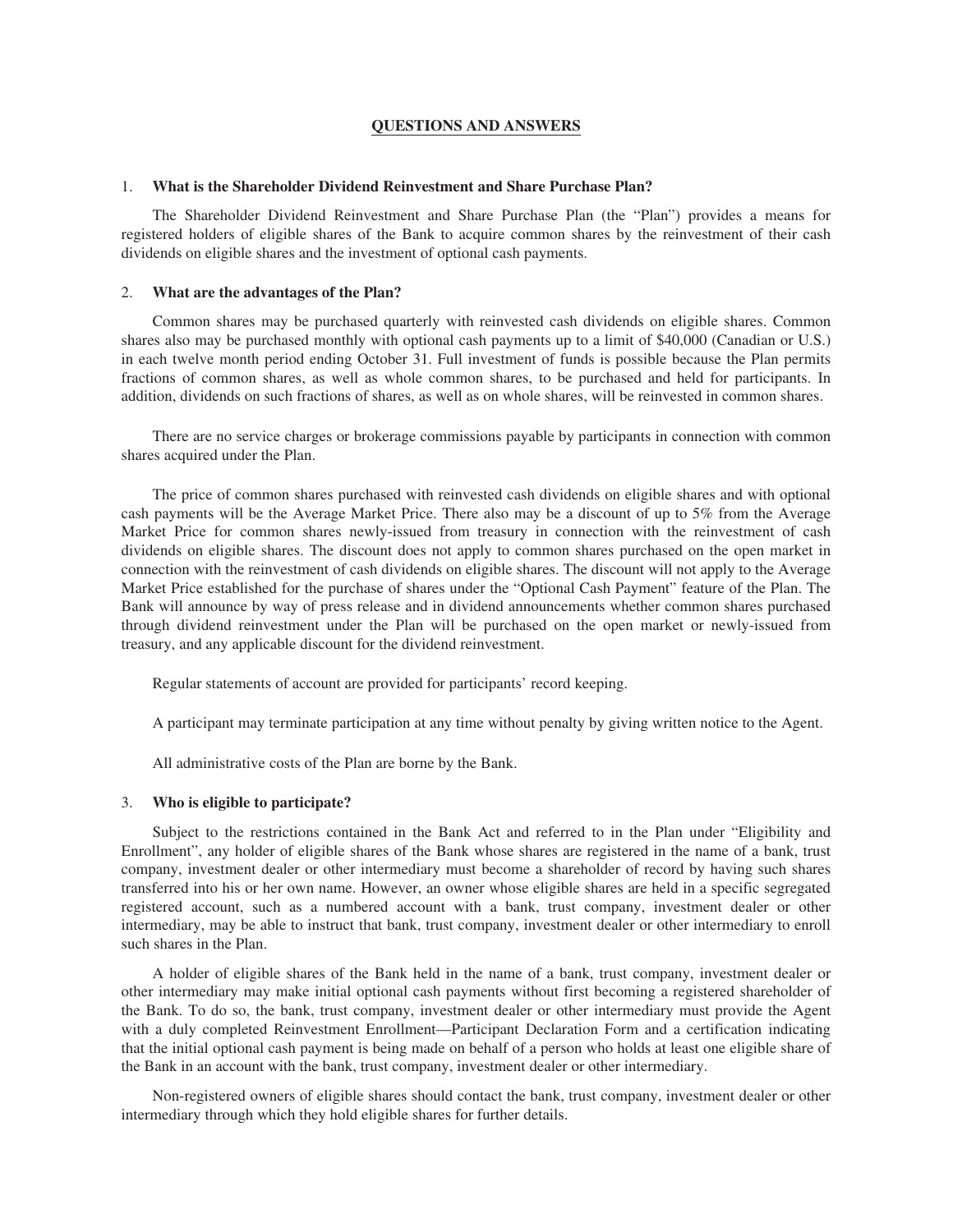### 4. **How does an eligible shareholder become a participant in the Plan?**

A shareholder may become a participant in the Plan by completing the Reinvestment Enrollment— Participant Declaration Form and returning it to the Agent, Computershare Trust Company of Canada, 100 University Avenue, 9th Floor, Toronto, Ontario M5J 2Y1. Once enrolled, participation in the Plan continues until terminated or until the Plan itself is terminated by the Bank. No further action is required unless the participant wants to change the terms of current participation in the Plan. Such form must be received by the Agent no later than three business days prior to a dividend record date in order for participation in the Plan to be applicable for the respective record date.

### 5. **How are optional cash payments made?**

The opportunity to make optional cash payments is available to all eligible shareholders. Optional cash payments may be made at any time, but may not exceed a total of \$40,000 (Canadian or U.S.) in each twelve month period ending October 31.

A cash payment may be made when enrolling in the Plan by enclosing a cheque payable to the Agent with the completed Optional Cash Purchase (OCP)—Participant Declaration Form in addition to meeting compliance measure(s) as explained in the form.

Thereafter, cash payments may be made by using the Optional Cash Purchase (OCP) –Contribution Voucher portion of the statement sent to participants; additional cash payment forms may be obtained at any time from the Agent. The same amount of money need not be sent each month and there is no continuing obligation to make cash payments.

### 6. **Is it necessary to reinvest cash dividends on eligible shares in order to make optional cash payments?**

No. An eligible shareholder may participate in the Plan by making optional cash payments without reinvesting cash dividends on eligible shares. However, dividends on common shares purchased with optional cash payments will be reinvested in accordance with the provisions of the Plan.

### 7. **Where will the common shares purchased under the Plan be acquired?**

The common shares purchased by the Agent will be either existing shares purchased on the open market through the facilities of a stock exchange or shares newly-issued directly by the Bank from treasury. Under the Plan, the Board of Directors of the Bank determines which of these two sources the Agent will use.

#### 8. **How will common shares be purchased for participants?**

The Bank will, after deducting any applicable withholding taxes on dividends payable to shareholders who are not residents of Canada, pay over to the Agent all cash dividends payable on eligible shares of the Bank held of record by participants and all cash dividends on common shares held of record by the Agent for participants under the Plan. During the Investment Period at the end of each month the Agent will apply such funds together with all optional cash payments received to the purchase of common shares of the Bank which the Agent will hold for participants in its name or the name of its nominee.

Optional cash payments will be applied by the Agent for investment in common shares of the Bank during the first Investment Period following receipt of such payment, provided that such payments are received by the Agent no later than two business days before the Investment Period in a month when the common shares are to be purchased on the open market through the facilities of a stock exchange, and five business days before such Investment Period in a month when the common shares are to be issued by the Bank. Optional cash payments which are received too late will be invested in the following month's Investment Period except when the Agent considers that it would be obliged to hold such cash payments for longer than 35 days, in which case the Agent will return such payments to the participant.

No interest will be paid on any funds held by the Agent for investment.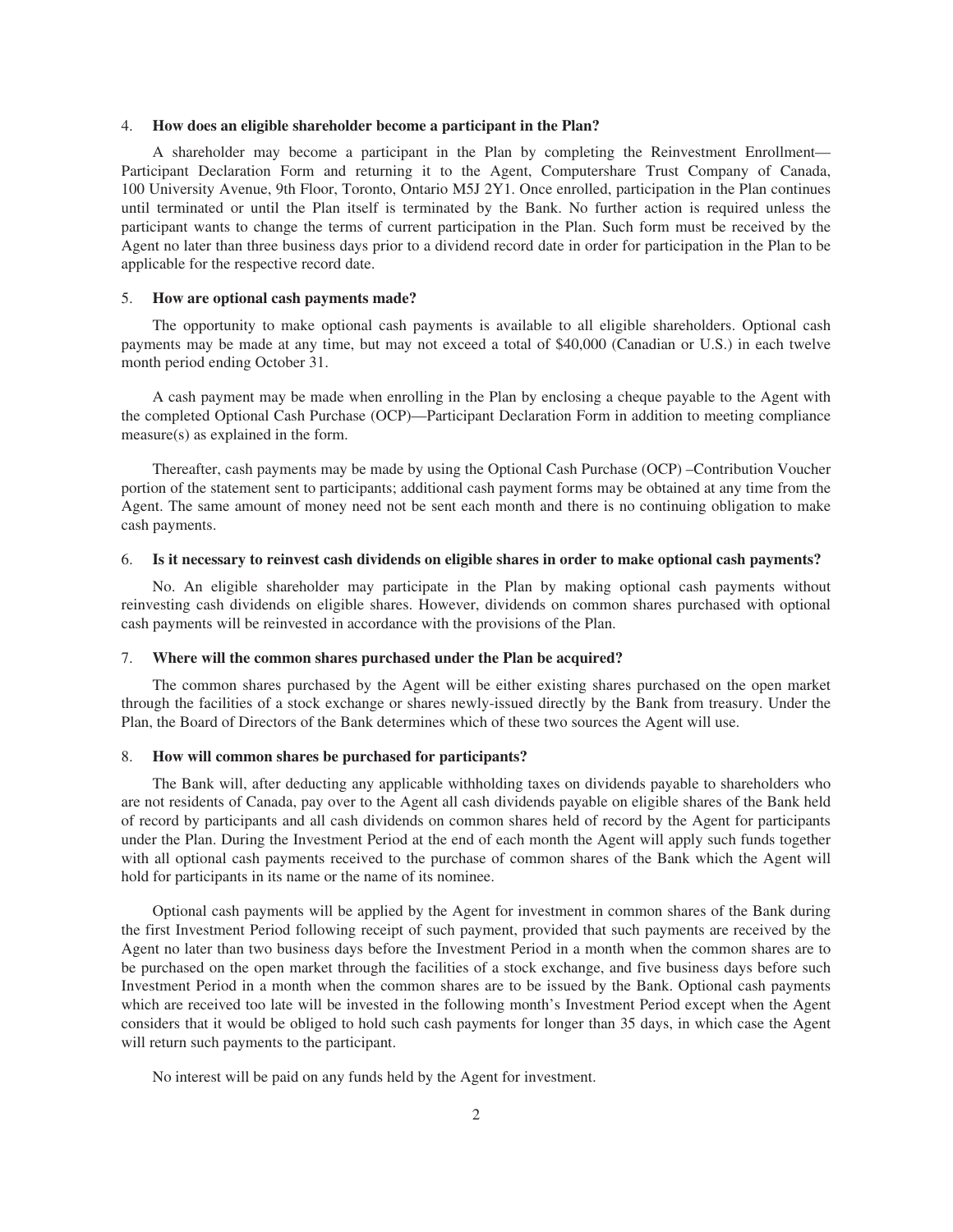All common shares of the Bank purchased for participants by the Agent on or before the record date for any common share dividend will be entitled to receive that dividend. Common shares purchased after any such particular record date will not be entitled to receive that dividend.

### 9. **What will be the price of common shares purchased under the Plan?**

The price of the common shares purchased with reinvested cash dividends on eligible shares will be the Average Market Price (as defined in the Plan). There may also be a discount of up to 5% from the Average Market Price if the Bank issues the common shares from treasury.

The price of the common shares purchased from treasury or on the open market with optional cash payments will be the Average Market Price of the common shares and no discount from such purchase price shall be applied.

### 10. **Will certificates be issued for common shares purchased?**

Normally, certificates for common shares purchased under the Plan will not be issued to participants. The number of common shares held for an account under the Plan will be shown on the participant's statement of account. This convenience protects against loss, theft or destruction of stock certificates. Dividends paid on common shares held for participants will be reinvested under the Plan unless the shares are withdrawn.

A participant may remain a participant and request a certificate for any number of whole common shares held by the Agent for his account by duly completing the withdrawal portion of the voucher located on the reverse of the statement of account and sending it to the Agent. Certificates, or a Direct Registration Advice, will normally be forwarded within seven days of receipt by the Agent of the request. Accounts under the Plan are maintained by the Agent in the name in which the eligible shares are registered at the time of enrolling in the Plan and withdrawals from the Plan will be similarly registered when issued.

## 11. **How is participation in the Plan terminated?**

A participant may terminate participation in the Plan at any time by duly completing the termination portion of the voucher on the reverse of the statement of account and sending it to the Agent. Also, the Bank reserves the right to terminate the participation of a participant in the Plan: (i) at any time, if less than one whole common share is held for such participant under the Plan; and (ii) upon prior written notice, if less than ten whole common shares are held for such participant under the Plan and if such participant has not made any optional cash payments for six consecutive quarterly dividend periods. Any such participant may re-enroll in the Plan at any time.

### 12. **What happens when participation in the Plan is terminated?**

When participation in the Plan is terminated or upon termination of the Plan by the Bank, a certificate, or a Direct Registration Advice, for whole common shares held for such participant under the Plan will be issued and a cash payment will be made for any fraction of a common share and any uninvested optional cash payments. When terminating participation in the Plan, a participant may, if desired, request that all of the common shares held for the participant's account in the Plan be sold. If sale of all common shares is specified in the notice of termination, such sale will be made by the Agent at prevailing market prices as soon as practicable following receipt by the Agent of such notice. The proceeds of such sale, less brokerage commissions and transfer taxes, if any, will be paid to the terminating participant by the Agent.

# 13. **When participation in the Plan is terminated, how much time is required to forward share certificates and cheques?**

Normally, certificates, or a Direct Registration Advice, and cheques will be forwarded to terminating participants within seven days of receipt by the Agent of the request. However, if the notice of termination is not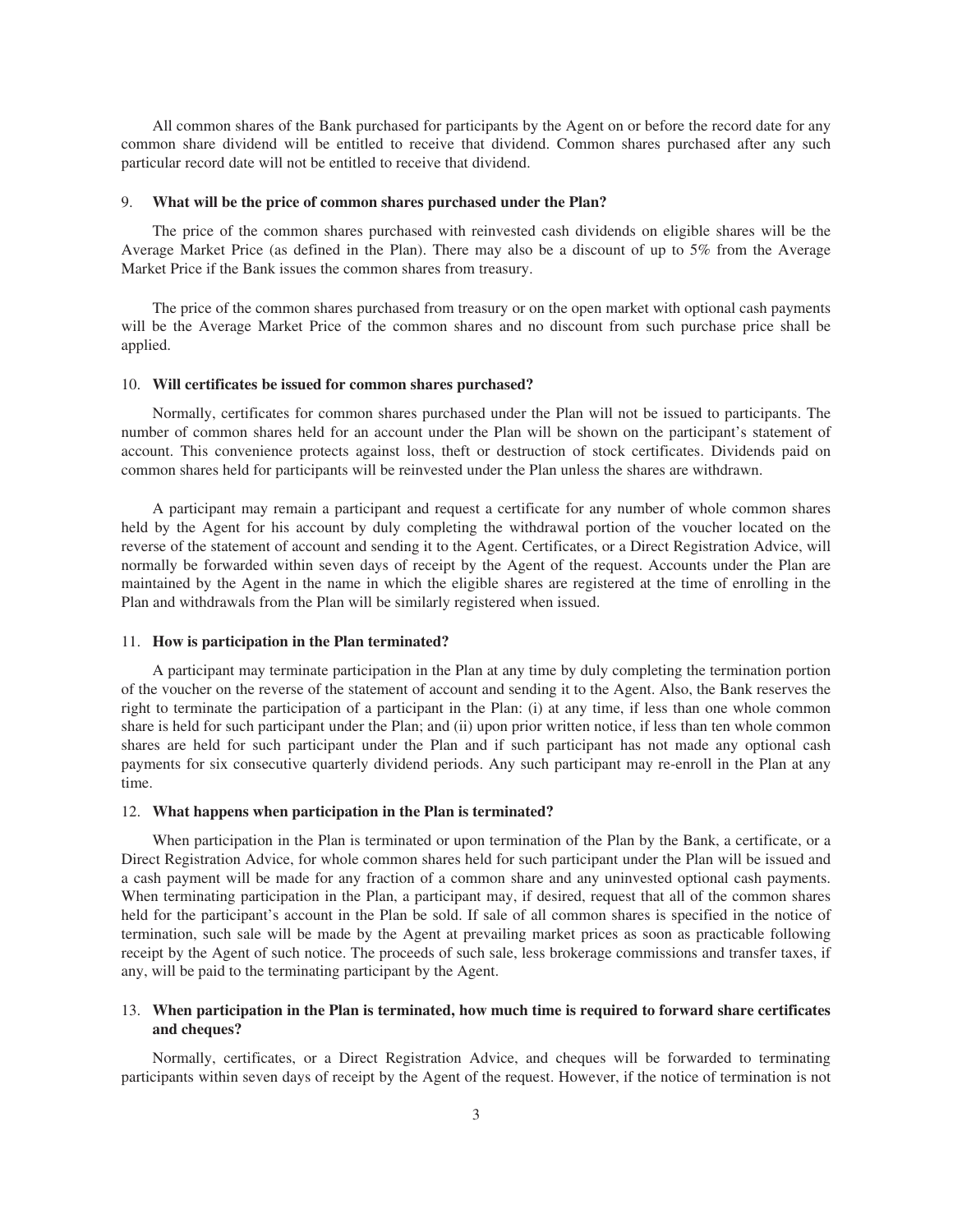received by the Agent at least three business days prior to a dividend record date, settlement of the participant's account will not be made until after reinvestment of the next quarterly dividend; certificates, or a Direct Registration Advice, and cheques will normally be forwarded within seven days of the Investment Period of the month in which the dividend payment occurs.

### 14. **May the Plan be changed or terminated?**

The Plan may be amended, suspended or terminated by the Bank at any time.

# 15. **What kind of statements will be sent to participants in the Plan?**

A statement will be mailed to each participant approximately three weeks after each transaction in the participant's account. The statements are a participant's continuing record of purchases made and should be retained for tax purposes. In addition, each participant will receive tax information annually for reporting dividends paid on Plan shares.

## 16. **What are the tax consequences of participation in the Plan?**

It should be understood that because dividends are invested participants are not relieved of any liability for taxes that may be payable on such amounts.

An explanation of certain tax implications of the Plan may be found in this Offering Circular under "Taxes". Shareholders should also consult their tax advisers about the tax consequences which will result from their participation in the Plan.

# **All communications with the Agent and any further questions regarding the Plan should be addressed to:**

Computershare Trust Company of Canada 9th Floor 100 University Ave. Toronto Ontario M5J 2Y1 Telephone: Canada and the United States 1-800-340-5021 (toll free) All other countries 514-982-7800 website: www.computershare.com\bmo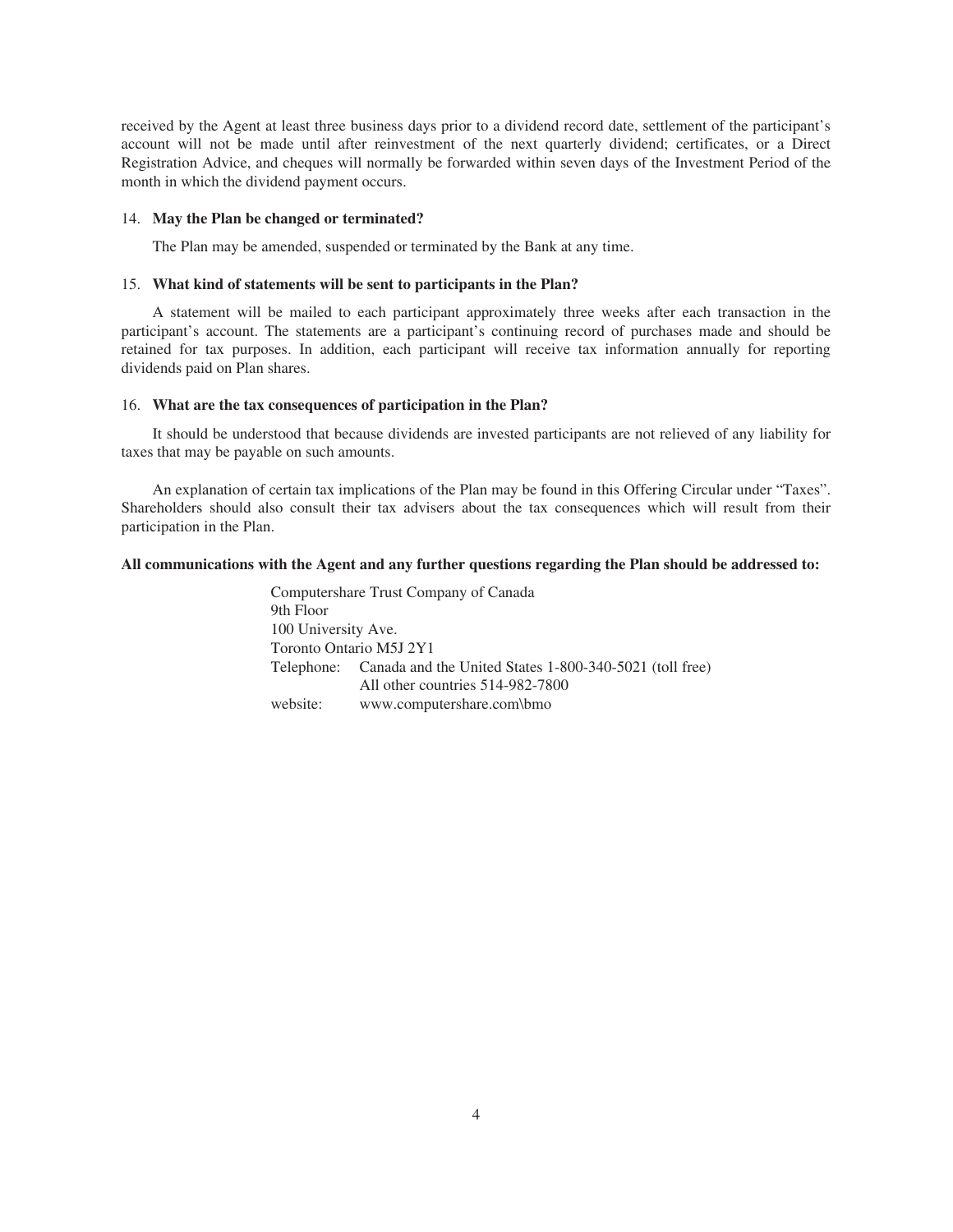# **THE BANK**

Bank of Montreal (the "Bank"), a chartered bank subject to the provisions of the Bank Act, was founded in 1817 and is Canada's oldest chartered bank. The head office is at 129 rue Saint-Jacques, Montreal, Québec, H2Y 1L6, and the executive offices are located at 1 First Canadian Place, Toronto, Ontario, M5X 1A1.

## **THE PLAN**

### **Purpose**

The Bank of Montreal Shareholder Dividend Reinvestment and Share Purchase Plan (the "Plan") provides a means for holders of record of common shares of Bank of Montreal (the "Bank") or shares of any series of either class A or class B preferred shares of the Bank which have been determined to be eligible to participate in the Plan by the Board of Directors of the Bank (collectively the "eligible shares"), who are not subject to the restrictions of the Bank Act referred to herein, to invest cash dividends on eligible shares and optional cash payments (up to an aggregate sum of \$40,000 (Canadian or U.S.) in each twelve month period ending October 31) in common shares of the Bank. Such shares are purchased by an Agent who acts on behalf of the participants under the Plan. The Agent purchases such shares, as determined from time to time by the Bank's Board of Directors, either on the open market through the facilities of a stock exchange or directly from the Bank. Thus the Plan also provides a means by which the Bank may acquire additional equity capital.

### **Advantages**

A participant may purchase common shares of the Bank quarterly with all the cash dividends paid on eligible shares of the Bank which are registered in the name of the participant. The price of common shares purchased in connection with reinvested cash dividends on eligible shares will be the Average Market Price (as hereinafter defined). There may also be a discount of up to 5% from the Average Market Price for common shares newly-issued from treasury in connection with the reinvestment of cash dividends on eligible shares. The discount does not apply to common shares purchased on the open market in connection with the reinvestment of cash dividends on eligible shares.

A participant may, as provided herein, also purchase common shares monthly with optional cash payments up to an aggregate sum of \$40,000 (Canadian or U.S.) in each twelve month period ending October 31. The price of common shares purchased from treasury or on the open market with optional cash payments will be the Average Market Price and no discount from such price shall be applied.

No brokerage commissions, fees or service charges are payable by participants in connection with purchases of common shares made under the Plan. Full investment of funds is possible under the Plan because the Plan permits fractions of common shares (calculated to four decimal places) as well as whole common shares to be held by the Agent for the participants' accounts under the Plan. Also, dividends in respect of whole common shares and fractions of common shares purchased under the Plan will be held by the Agent for the participants' accounts until invested under the Plan. All dividends paid by the Bank on the common shares held for a participant's account under the Plan will be automatically invested in common shares. Purchases of common shares under the Plan will be made on a monthly basis by the Agent.

### **Administration**

Computershare Trust Company of Canada (the "Agent") acts as the Agent for the participants under the Plan pursuant to an agreement which may be terminated by the Bank or the Agent at any time. The Bank will promptly pay over to the Agent all cash dividends payable on eligible shares of the Bank held of record by participants and all cash dividends on common shares held of record by the Agent for participants under the Plan (less, in each case, any applicable withholding taxes for shareholders who are not residents of Canada). The Agent will apply such funds together with all optional cash payments received to the purchase of common shares for the participants. Common shares purchased under the Plan will be registered in the name of the Agent, as Agent for participants in the Plan. Should Computershare Trust Company of Canada cease to act as Agent under the Plan, another agent will be designated by the Bank.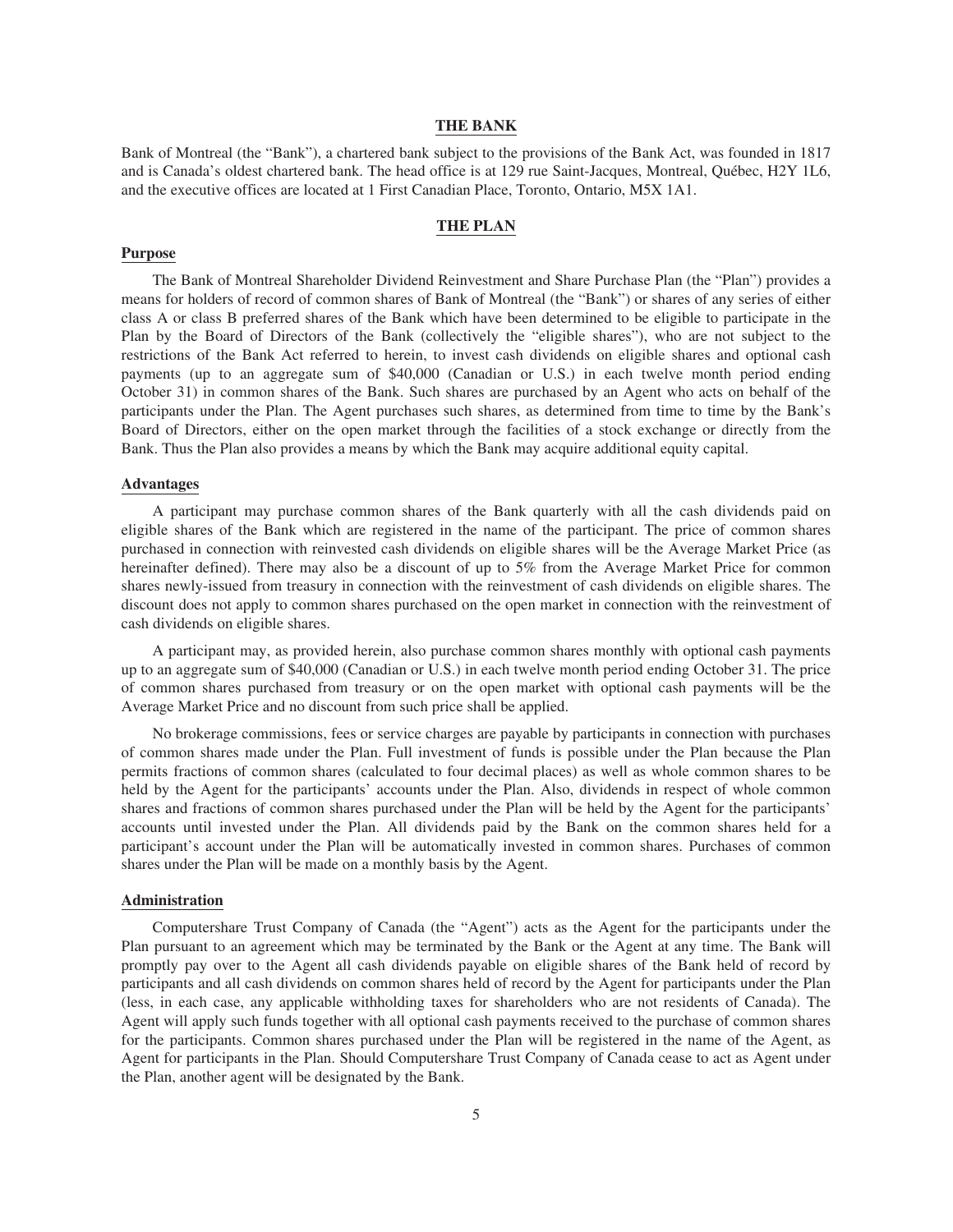The terms of this Plan are intended to comply with the requirements of the *Income Tax Act* (Canada) and the administrative policies and assessing practices of the Canada Revenue Agency, and shall be interpreted and administered in accordance with all such requirements notwithstanding any other provision of this Plan to the contrary.

### **Eligibility and Enrollment**

Subject to certain Bank Act restrictions noted below, any holder of record of eligible shares of the Bank is eligible to enroll in the Plan at any time by signing an Reinvestment Enrollment—Participant Declaration Form and returning it to the Agent. A person who is a beneficial and not a record owner of such shares (e.g. whose shares are held by, and registered in the name of, a bank, trust company, investment dealer or other intermediary for the account of the participant) will be required to transfer such shares into his or her own name or into a specific segregated registered account such as a numbered account with a bank, trust company, investment dealer or other intermediary in order for that person to become a participant in the Plan.

Holders of eligible shares of the Bank held in the name of a bank, trust company, investment dealer or other intermediary may make initial optional cash payments without first becoming registered shareholders of the Bank. To do so, the bank, trust company, investment dealer or other intermediary must provide the Bank with a duly completed Reinvestment Enrollment—Participant Declaration Form and certification indicating that the initial optional cash payment is being made on behalf of a person who holds at least one eligible share of the Bank in an account with the bank, trust company, investment dealer or other intermediary. Once a participant has enrolled in the Plan, participation continues automatically unless terminated in accordance with the terms of the Plan.

When enrolling in the Plan a completed Reinvestment Enrollment—Participant Declaration Form must be received by the Agent no later than three business days before a record date for a dividend on eligible shares in order for that dividend to be invested under the Plan in accordance with such authorization.

A Reinvestment Enrollment—Participant Declaration Form may be obtained at any time by calling 1-800-340-5021 or at www.computershare.com\bmo or by sending a written request addressed to the Agent.

The Bank Act contains provisions which prohibit or constrain the issue or transfer of shares of any class of shares of the Bank to certain persons or groups of persons, depending upon their accumulated beneficial share ownership or resident status. The Bank Act further contains provisions which restrict the right of certain persons or groups of persons to exercise voting rights attached to any class of shares of the Bank. The Bank will notify any participant if it becomes aware that these Bank Act provisions might affect such participant.

In addition, the Bank may, in its sole discretion, determine from time to time that any shareholder or group of shareholders may not participate or continue to participate in the Plan.

### **Purchase of Common Shares**

### *Authorization*

The Reinvestment Enrollment—Participant Declaration Form directs the Bank to forward to the Agent all the participating shareholder's cash dividends on eligible shares held of record by the participant and directs the Agent, as Agent for such participant, to invest such dividends together with all optional cash payments received by the Agent in common shares of the Bank for the participant. Optional cash payments may be made at any time, except as otherwise provided herein, but may not exceed, in the aggregate, the sum of \$40,000 (Canadian or U.S.) in each twelve month period ending October 31.

#### *Conversion of U.S. Dollar Optional Cash Payments*

On the business day before each Investment Period (as hereinafter defined) the Agent will convert all U.S. dollar denominated optional cash payments on hand into Canadian dollars at the Bank of Canada Noon Rate for that day.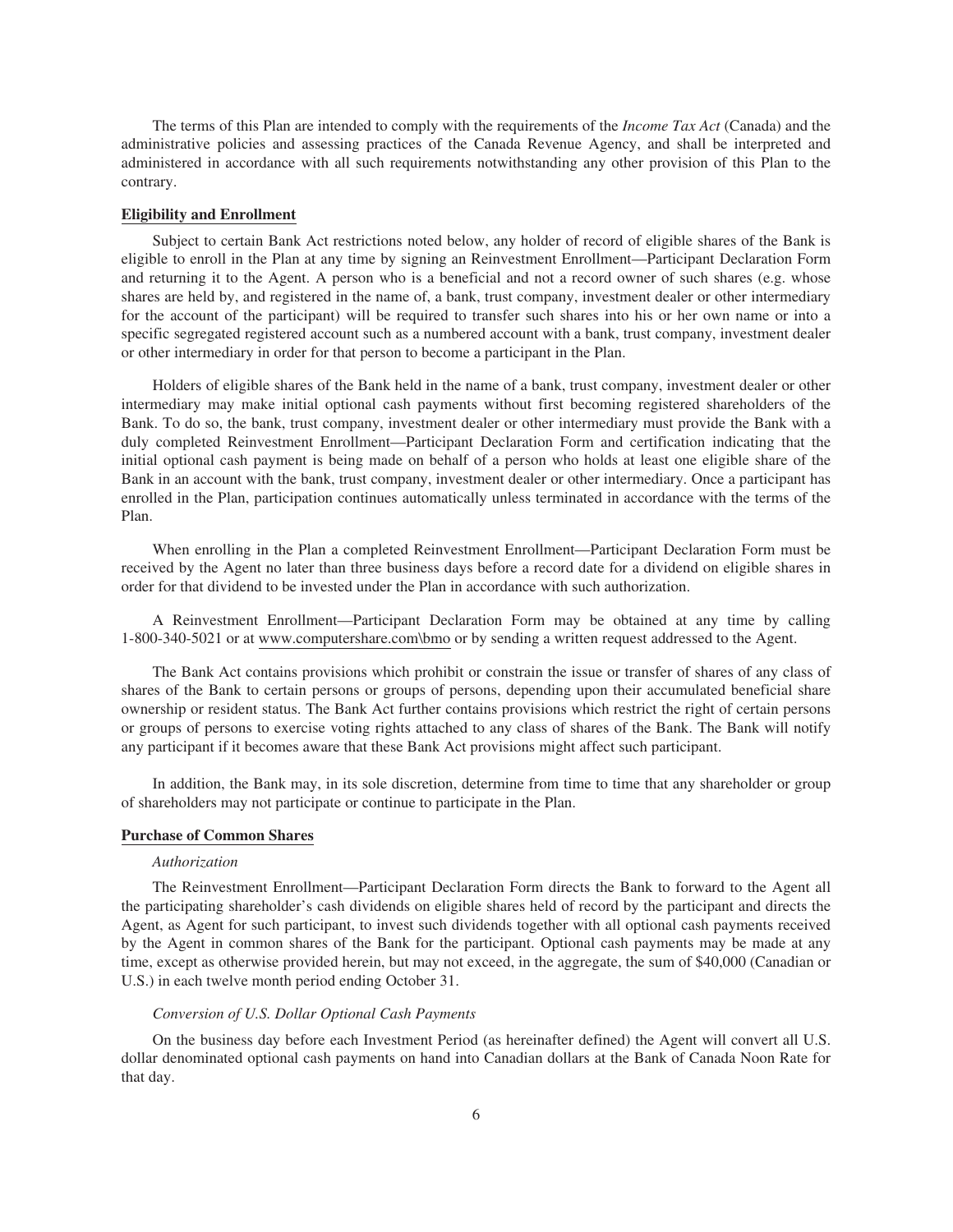## *Application of Funds*

The Agent will apply funds received under the Plan to the purchase of common shares during the Investment Period in respect of each month. If for any reason dividends or optional cash payments held by the Agent for investment on behalf of a participant have not been applied to the purchase of common shares within 35 days of receipt in the case of optional cash payments, or within 30 days following the dividend payment date in the case of funds received as dividends, they will be returned, or paid over in the case of dividends, by the Agent to the participant.

#### *Investment Period*

The "Investment Period" in respect of any month,

- (a) when common shares are to be purchased directly from the Bank, will be the last business day of that month; and
- (b) when common shares are to be purchased on the open market through the facilities of a stock exchange,
	- (i) in the case of a month during which there is a payment date for a cash dividend on the Bank's common shares, will commence on the trade date for transactions which settle on such dividend payment date (according to the practices of such stock exchanges as the Agent may utilize from time to time) and end on the day that the Agent completes the purchase of the common shares required for that month; and
	- (ii) in the case of any other month, will commence on the trade date for transactions which settle on the last business day of the month (according to the practices of such stock exchanges as the Agent may utilize from time to time) and end on the day that the Agent completes the purchase of the common shares required for that month.

### *Further Provisions with respect to Optional Cash Payments*

On the condition that a completed Optional Cash Purchase (OCP)—Participant Declaration Form in addition to meeting compliance measure(s) as explained in the form has been timely received by the Agent, all optional cash payments will be applied by the Agent to investment in common shares of the Bank during the first Investment Period following receipt of such payment, provided that such payments are received by the Agent no later than two business days before the Investment Period in a month when the common shares are to be purchased on the open market through the facilities of a stock exchange, or five business days before the Investment Period in a month when the common shares are to be issued by the Bank. Cash payments may be made when enrolling in the Plan by enclosing a cheque, made payable to the Agent, with the Reinvestment Enrollment—Participant Declaration Form. Thereafter, cash payments may be made by using the return portion of the statement of account sent to participants by the Agent.

Optional cash payments which are received too late in a month to be accepted for investment during that month's Investment Period will be invested in the following month's Investment Period. Notwithstanding the foregoing, optional cash payments which, as provided herein, would otherwise be invested in the Investment Period for the following month, will not be accepted by the Agent if it considers that it would be obliged to hold such cash payments for longer than 35 days.

### *Dividends on Common Shares Held by Agent for Participants*

Dividends paid on common shares held by the Agent for the account of a participant under the Plan will be automatically reinvested in common shares during the relevant Investment Period for that dividend payment.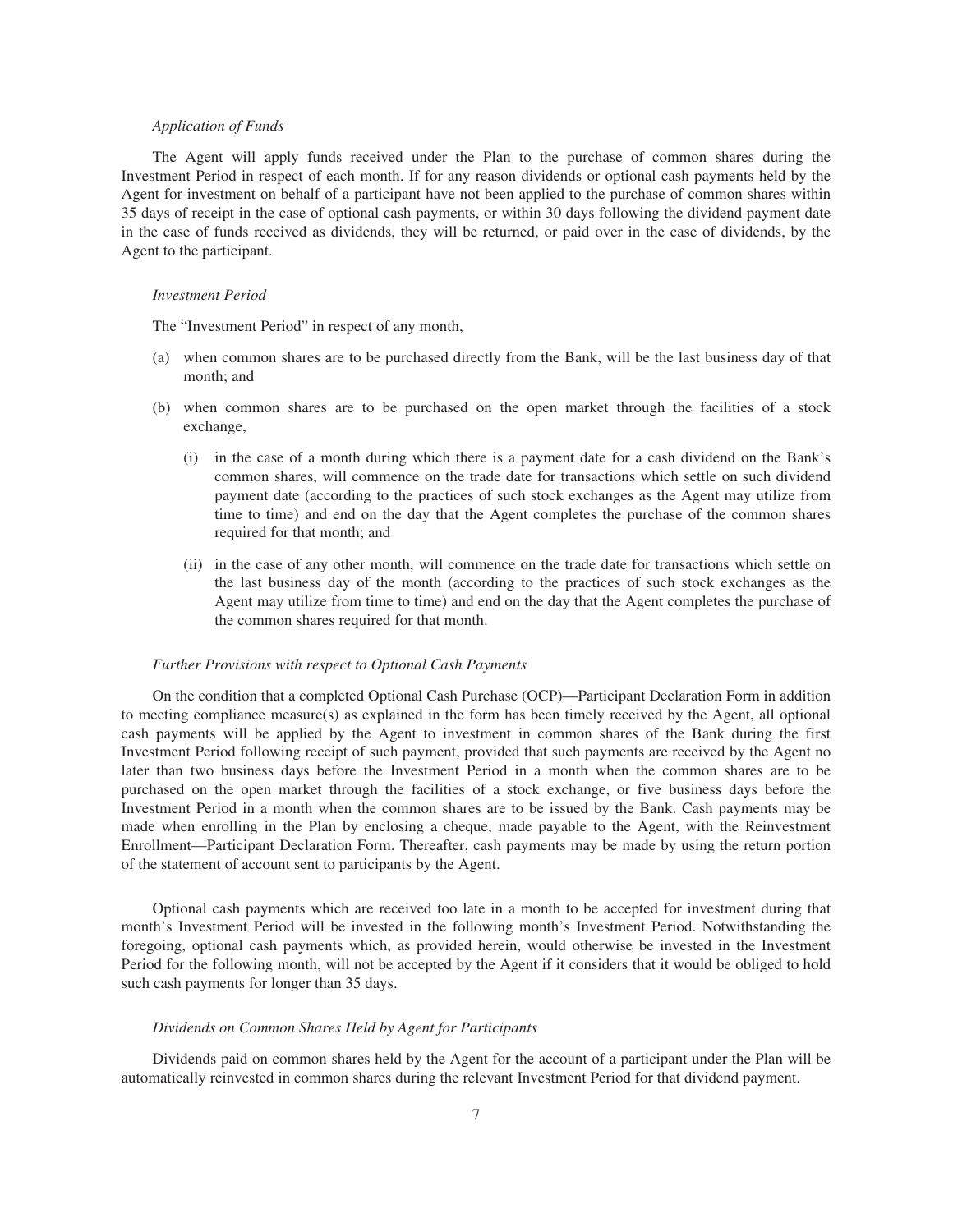### *Interest*

No interest will be paid to participants on any funds held by the Agent for investment under the Plan.

#### *Source of Common Shares Purchased*

The common shares acquired by the Agent for participants will be either existing common shares purchased on the open market through the facilities of a stock exchange or newly issued common shares purchased from the Bank, as determined from time to time by the Bank pursuant to a resolution of its Board of Directors, and advised on a timely basis to the Agent.

### *Price of Common Shares Purchased*

The price (the "Average Market Price") at which common shares will be acquired during an Investment Period by the Agent on behalf of participants with cash dividends on eligible shares and optional cash payments will be,

- (a) when common shares are newly-issued from treasury and purchased directly from the Bank, the average of the closing prices for a board lot of the common shares of the Bank on the Toronto stock exchange on the five trading days on which at least a board lot of the Bank's common shares was traded immediately preceding an Investment Period; and
- (b) when common shares are purchased on the open market through the facilities of a stock exchange, the average of the actual cost (excluding brokerage commissions, fees and all transaction costs) incurred by the Agent to purchase such shares in such Investment Period.

For common shares newly-issued from treasury in connection with the reinvestment of cash dividends on eligible shares, there may be a discount of up to 5% from the Average Market Price. The Bank shall from time to time and in its sole discretion determine the amount of any applicable discount.

The Bank will announce by way of press release and in dividend announcements whether common shares purchased through dividend reinvestment under the Plan will be purchased on the open market or newly-issued from treasury, and any applicable discount for the dividend reinvestment.

### **Allocation to Participants of Common Shares Purchased**

At the end of each Investment Period each participant's account will be credited with that number of common shares purchased for the participant, including fractions computed to four decimal places, which is equal to the aggregate amount to be invested for each participant at the applicable common share price.

## **Costs**

All administrative costs of the Plan, including any brokerage commissions or the fees or other expenses of the Agent, are borne by the Bank. There are no charges payable by a participant upon termination of participation in the Plan; however, if a participant's notice of termination requests the sale of all of the common shares held for the participant's account in the Plan, the participant will pay applicable brokerage commissions and transfer taxes, if any, on all dispositions of common shares effected for his or her account by the Agent.

## **Reports to Participants**

The Agent will maintain an account for each participant in the Plan. A statement of account will be mailed out to each participant approximately three weeks after each transaction in the participant's account. These statements are a participant's continuing record of the cost of purchases and should be retained for income tax purposes. In addition, each participant will receive annually from the Agent tax information for reporting dividends paid on common shares held under the Plan.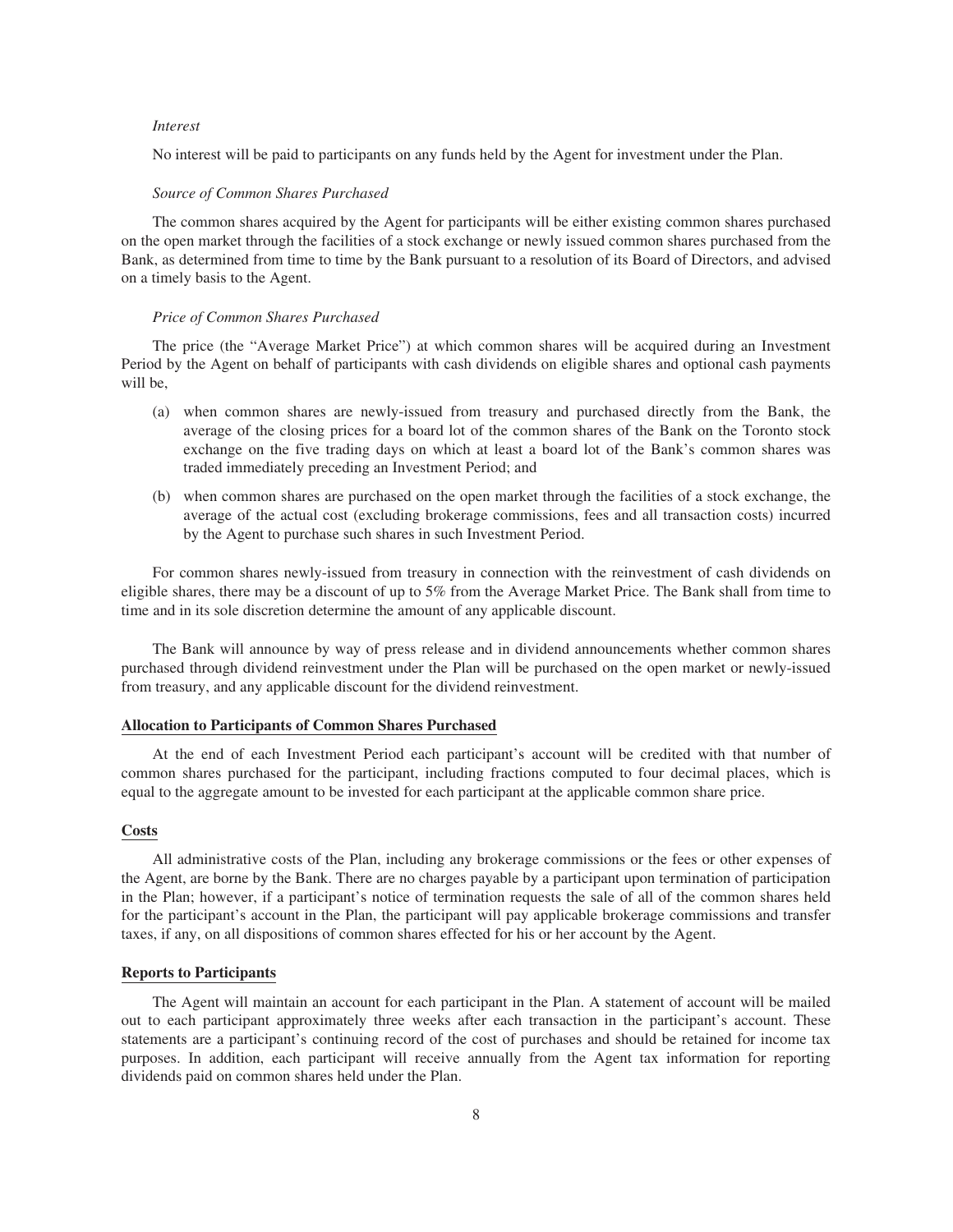### **Certificates for Common Shares**

Common shares purchased under the Plan will be registered in the name of the Agent, as Agent for participants in the Plan, and certificates, or a Direct Registration Advice, for such shares will not be issued to participants unless specifically requested. The number of common shares purchased under the Plan will be credited to Plan accounts established for participants and shown on their statements of account.

A participant who is not terminating participation in the Plan may, by duly completing the withdrawal portion of the voucher located on the reverse of the statement of account and sending it to the Agent, have common share certificates, or a Direct Registration Advice, issued and registered in the participant's name for any number of whole common shares held for the participant's account under the Plan. Such requests should be mailed to the Agent. Normally, certificates, or a Direct Registration Advice, will be issued to a participant within seven days of receipt by the Agent of a participant's written request. Any remaining whole common shares and fractions of a common share will continue to be held for the participant's account under the Plan.

Accounts under the Plan are maintained in the names in which certificates of the participants were registered at the time they entered the Plan. Consequently, certificates, or a Direct Registration Advice, for whole common shares will be similarly registered when issued.

#### **Pledging of Shares**

Common shares held by the Agent for a participant under the Plan may not be pledged, sold or otherwise disposed of by the participant. A participant who wishes to effect any such transaction must request that certificates, or a Direct Registration Advice, for such shares be issued in the participant's name.

#### **Termination of Participation**

Participation in the Plan may be terminated by a participant at any time by giving written notice to the Agent.

Participation in the Plan will be terminated automatically upon receipt by the Agent of a written notice of the death of the participant. In such case, certificates, or a Direct Registration Advice, for whole common shares of the Bank will be issued in the name of the deceased participant and/or in the name of the estate of the deceased participant, as appropriate, and the Agent will send such certificates, or a Direct Registration Advice, and a cash payment for any uninvested optional cash payments and for any fraction of a common share to the representative of the deceased participant.

The Bank reserves the right to terminate at any time the participation of a participant in the Plan if less than one whole common share is held for such participant's account under the Plan. The Bank also reserves the right to terminate, upon prior written notice, the participation of a participant in the Plan if less than ten whole common shares are held for such participant under the Plan and if such participant has not made any optional cash payments for six consecutive quarterly dividend periods. Any such participant may re-enroll in the Plan at any time.

When participation in the Plan is terminated, the participant will receive a certificate, or a Direct Registration Advice, for the whole common shares held for such participant's account and a cash payment for any fraction of a common share and for any uninvested optional cash payments. If notice of termination is received by the Agent at least three days prior to the applicable record date in respect of a cash dividend on eligible shares held by the participant, the participant's account will be closed. Any requests received after the above date will be held until the end of the Investment Period of the month in which the dividend payment occurs.

Upon termination of participation, a participant may request that all common shares, both whole shares and any fraction of a share, held for the participant's account under the Plan be sold. If sale of all common shares is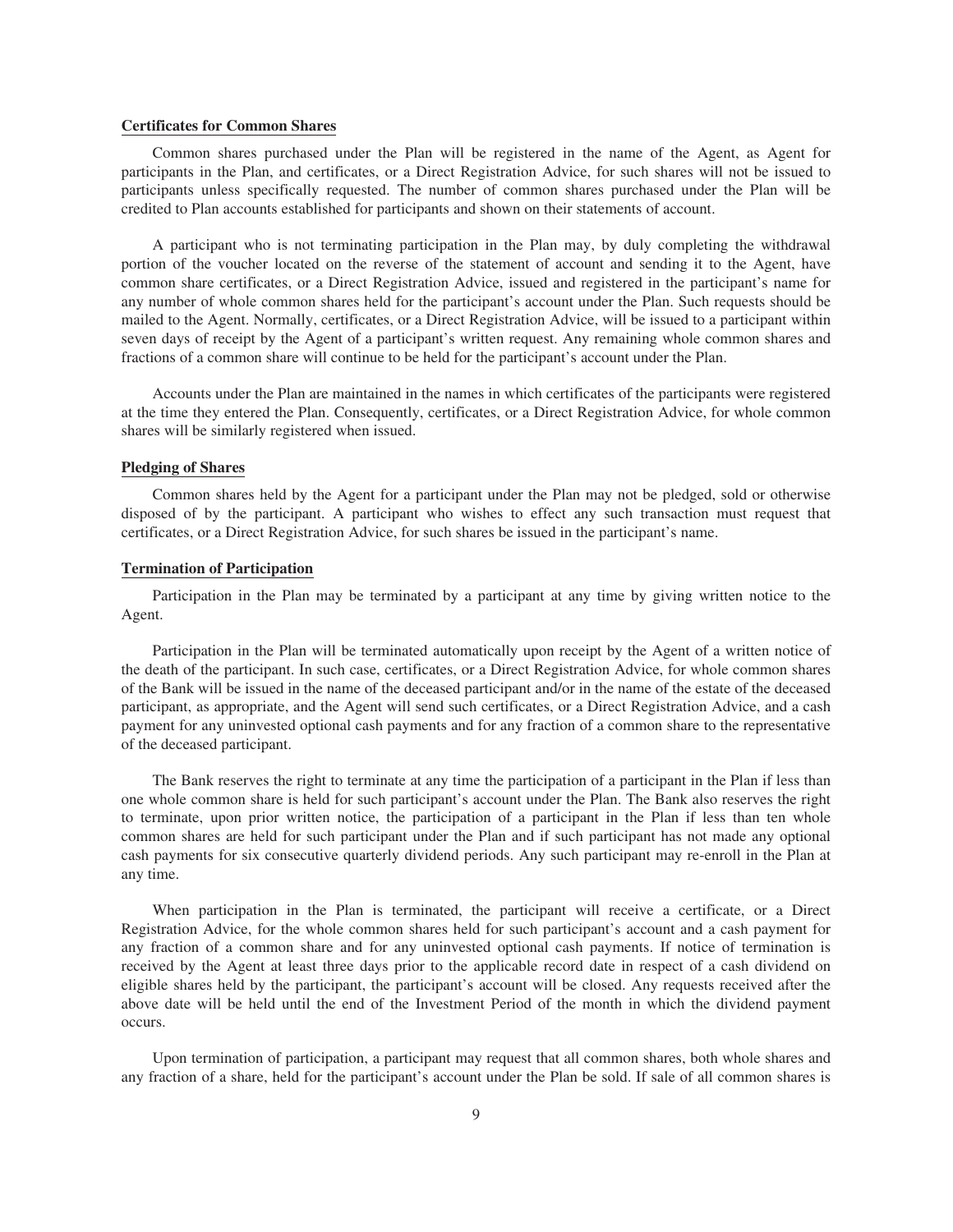specified in the notice of termination, such sale will be made by the Agent, through a stock broker designated by the Agent, as soon as practicable following receipt by the Agent of such notice. The proceeds of such sale, less brokerage commissions and transfer taxes, if any, will be paid to the terminating participants by the Agent. Common shares that are to be sold may be commingled with common shares of other terminating participants, in which case the proceeds to each terminating participant will be based on the average sales price of all shares so commingled. With respect to any fraction of a common share interest, the Agent will pay cash determined in the same manner as provided hereinabove with respect to the sale of the whole common shares.

## **Rights Offering**

In the event the Bank makes available to holders of its common shares rights to subscribe to additional common shares or other securities, rights certificates will be issued by the Bank to each participant for the number of whole common shares held for a participant's account under the Plan on the record date for such rights issue plus the number of common shares, if any, held of record by such participant. Rights based on a fraction of a common share held for a participant's account will be sold for such a participant by the Agent and the net proceeds invested as an optional cash payment during the next Investment Period.

### **Stock Dividends and Stock Splits**

Any common shares of the Bank distributed pursuant to a stock dividend or a stock split on common shares held by the Agent for participants under the Plan will be retained by the Agent and credited by the Agent proportionately to the accounts of the participants in the Plan. Certificates, or a Direct Registration Advice, for any common shares resulting from a stock dividend or a stock split on common shares held of record by a participant will be mailed directly to the participant in the same manner as to shareholders who are not participating in the Plan.

### **Shareholder Voting**

Subject to the provisions of the Bank Act, whole common shares held for a participant's account under the Plan on the record date for a vote of shareholders will be voted in the same manner as the participant's common shares of record are voted, either by proxy or by the participant in person. If the participant is no longer a holder of record of common shares, or is a holder of record of eligible series of either class A or class B preferred shares which are entitled to vote at a meeting of shareholders, the whole common shares held for such participant's account will be voted in accordance with the instructions of the participant given on a form to be furnished by the Bank. Shares for which instructions are not received will not be voted.

#### **Liability of the Bank and the Agent**

Neither the Bank nor the Agent shall be liable for any act, or for any omission to act, including, without limitation, any claims for liability:

- (a) arising out of failure to terminate a participant's account upon such participant's death prior to receipt of notice in writing of such death; and
- (b) with respect to the prices at which common shares are purchased for the participant's account and the times such purchases are made.

Participants should recognize that neither the Bank nor the Agent can assure a profit or protect them against a loss on the common shares purchased under the Plan.

### **Amendment, Suspension or Termination of the Plan**

The Bank reserves the right to amend or suspend, in whole or in part, or terminate the Plan at any time, but such action shall have no retroactive effect that would prejudice the interests of the participants. All participants will be sent written notice of any such amendment, suspension or termination. In the event of termination of the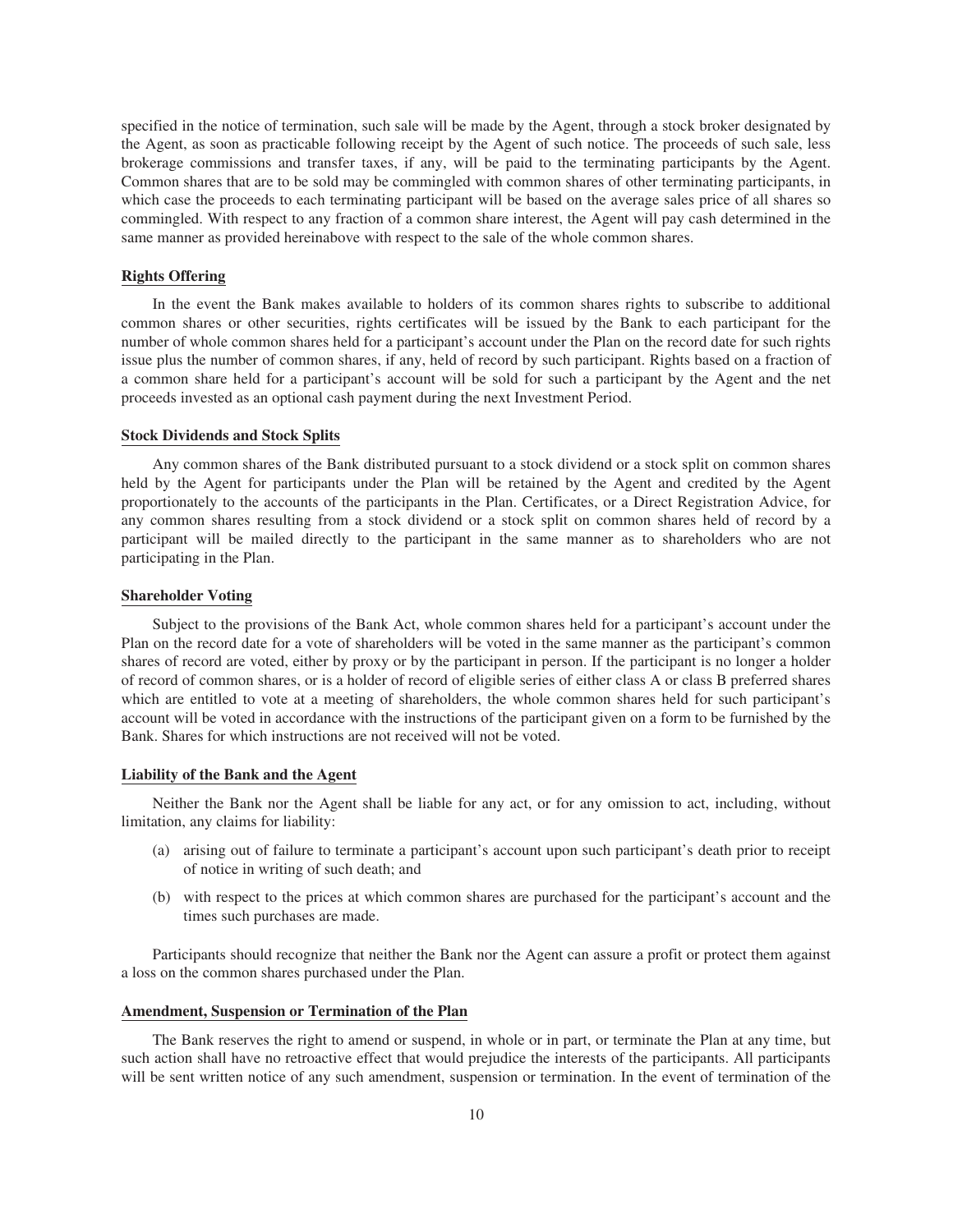Plan by the Bank, certificates, or a Direct Registration Advice, for whole common shares held for participants' accounts under the Plan and cash payments for any fraction of a common share and for any uninvested optional cash payments will be remitted with due dispatch by the Agent to the participants. In the event of suspension of the Plan by the Bank, no investment will be made by the Agent during the Investment Period immediately following the effective date of such suspension; cash payments for any optional cash payments which are not invested as of the effective date of such suspension and dividends on eligible shares which are subject to the Plan and which are paid after the effective date of such suspension will be remitted by the Agent to the participants.

#### **Notices**

All notices required to be given under the Plan shall be mailed to participants at the addresses shown on the records at the Bank.

## **Effective Date of this Plan**

This Plan became effective April 1, 1981 and is amended and restated as of January 5, 2009.

## **TAXES**

### **Certain Canadian Federal Income Tax Considerations**

The following is a summary of the principal Canadian federal income tax considerations generally applicable to a participant under the Plan who, at all relevant times, for purposes of the application of the *Income Tax Act* (Canada) (the "Tax Act") and the *Income Tax Regulations* (the "Regulations"), deals at arm's length with and is not affiliated with the Bank, holds shares acquired under the Plan as capital property, and has cash dividends paid on common shares of the Bank reinvested under the Plan.

This summary is based upon the current provisions of the Tax Act and the Regulations, and all specific proposals to amend the Tax Act and the Regulations publicly announced by the Minister of Finance (Canada) prior to the date hereof (the "Proposed Amendments"), and the current published administrative policies and assessing practices of the Canada Revenue Agency. This summary assumes that all Proposed Amendments will be enacted in the form proposed. However, no assurances can be given that the Proposed Amendments will be enacted as proposed, or at all. This summary is not exhaustive of all possible Canadian federal income tax considerations, and does not take into account Canadian provincial or territorial income tax laws, or foreign tax considerations.

This summary does not apply to: (i) a participant who is subject to the "mark-to-market" rules under the Tax Act applicable to certain "financial institutions"; (ii) a participant an interest in which is a "tax shelter investment"; or (iii) a participant to whom the "functional currency" reporting rules apply (all as defined in the Tax Act).

**This summary is of a general nature only and is not, and is not intended to be, legal or tax advice to any particular participant under the Plan. This summary is not exhaustive of all Canadian federal income tax considerations. Accordingly, prospective participants should consult their own tax advisers having regard to their own particular circumstances.**

### *Canadian Residents*

This portion of the summary is generally applicable to a participant under the Plan who, at all relevant times, for purposes of the application of the Tax Act, is, or is deemed to be resident in Canada.

All cash dividends paid on common shares of the Bank that are reinvested on behalf of a participant will generally be subject to the tax treatment normally applicable to taxable dividends (including eligible dividends)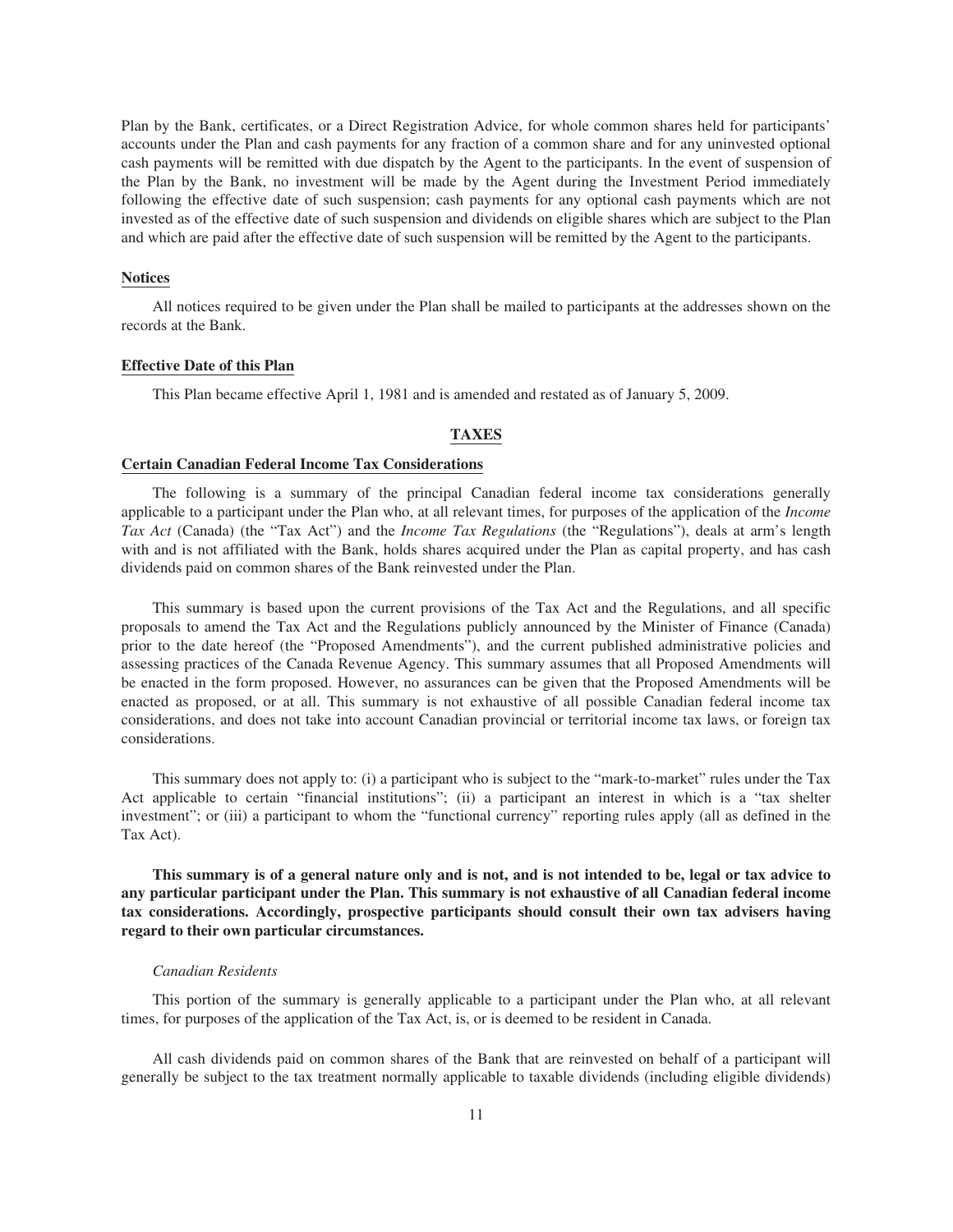from taxable Canadian corporations. For example, in the case of a participant who is an individual, such dividends will be subject to the normal gross-up and credit rules or, in the case of a participant who is a private corporation or one of certain other corporations, a refundable tax will apply to the amount of the dividend. Other taxes could apply depending on the circumstances of the participant.

The right granted under the terms of the Plan to reinvest cash dividends paid on common shares in common shares newly-issued from treasury at the Average Market Price, less a discount of up to 5% of the Average Market price, and the exercise of such right, should not give rise to a taxable benefit under the Tax Act.

A participant will not realize any taxable income when the participant receives certificates, or a Direct Registration Advice, for whole common shares credited to the participant's account, either upon the participant's request, upon termination of participation or upon termination of the Plan.

The cost to a participant of common shares acquired under the Plan will be the price paid for the shares by the participant. For the purpose of computing the adjusted cost base of such shares to the participant, the cost of the shares will be averaged with the adjusted cost base of all common shares of the Bank held by the participant as capital property.

A participant may realize a capital gain or loss on the disposition of shares acquired through the Plan, including in the case of a fraction of a common share.

### *Non-Residents of Canada*

This portion of the summary is generally applicable to a participant under the Plan who, at all relevant times, for purposes of the application of the Tax Act, is not, and is not deemed to be, resident in Canada, and who does not carry on business in Canada. Special rules, which are not discussed in this summary, may apply to a non-Canadian participant that is an insurer that carries on an insurance business in Canada and elsewhere.

Dividends which a participant who is not a resident of Canada designates for investment under the Plan will be subject to Canadian withholding tax at the rate of 25%, subject to any reduction in the rate of withholding to which the participant is entitled under any applicable income tax convention between Canada and the country in which the participant is resident. For example, where a participant is a U.S. resident entitled to benefits under the *Canada-U.S. Income Tax Convention* (1980), as amended, and is the beneficial owner of the dividends, the applicable rate of Canadian withholding tax is generally reduced to 15%. The amount of dividends to be invested under the Plan will be reduced by the amount of tax withheld.

Gains on the disposition of the Bank's common shares by a non-resident of Canada are generally not subject to Canadian income tax unless such shares are or are deemed to be "taxable Canadian property" within the meaning of the Tax Act and the non-resident is not entitled to relief under any applicable income tax convention between Canada and the country in which the participant is resident. Provided the common shares of the Bank are listed on a designated stock exchange, such shares will generally not be taxable Canadian property to a participant unless, at any time during the five-year period immediately preceding a disposition, the participant, persons with whom the participant did not deal at arm's length or the participant and persons with whom the participant did not deal at arm's length owned or had an interest in or option to acquire 25% or more of the issued shares of any class or series of shares of the Bank.

## **Certain United States Tax Considerations for United States Residents**

The following is a general summary of the principal U.S. federal income tax consequences of the ownership of common shares and participation in the Plan as of the date hereof. The summary is applicable to U.S. holders (as defined below) who are residents of the U.S. for purposes of the current *Canada-United States Income Tax Convention (1980)*, as amended. Except where noted, it deals only with common shares held as capital assets and does not deal with special situations, such as those of dealers in securities or currencies, financial institutions,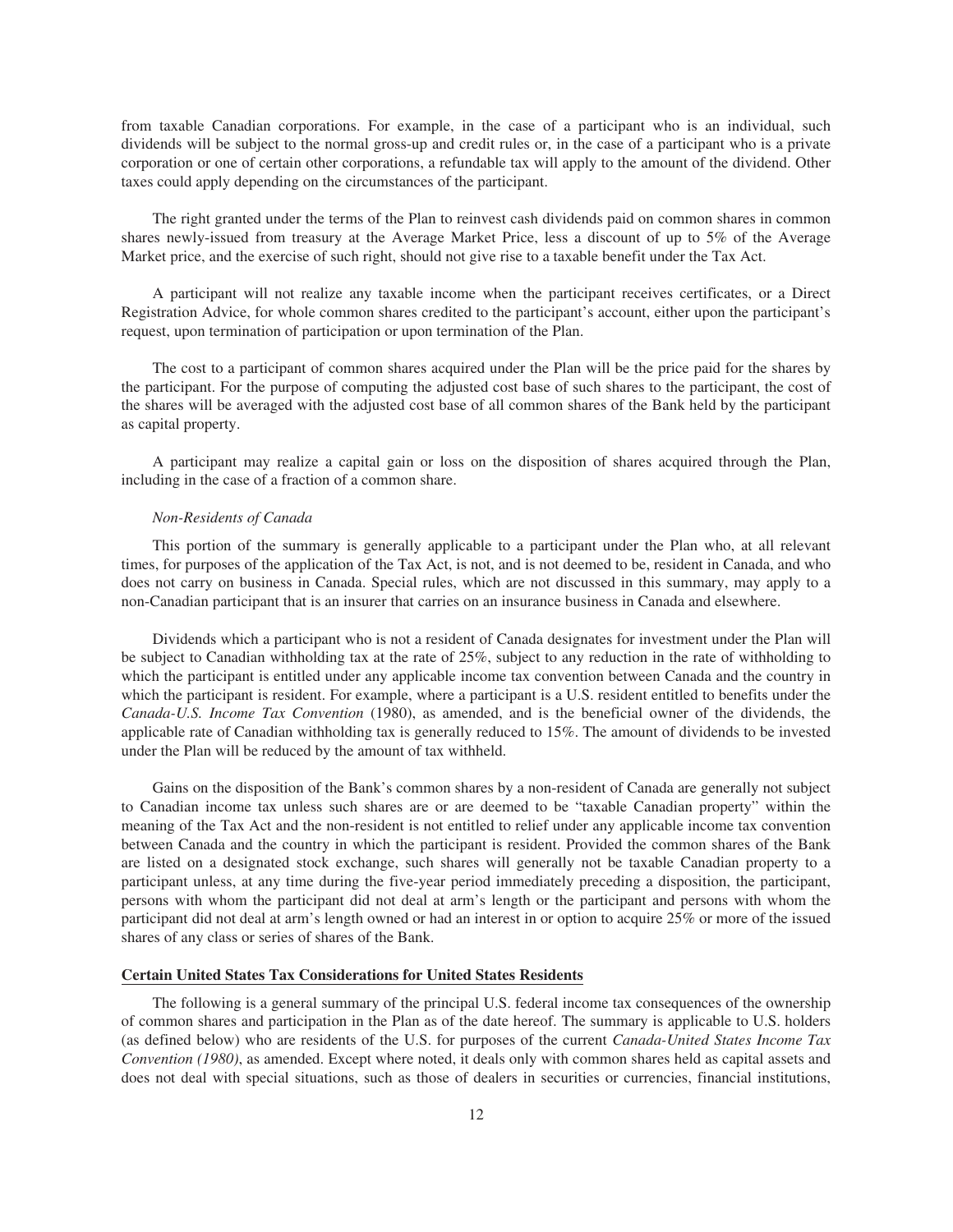tax-exempt entities, life insurance companies, persons holding common shares as part of a hedging, integration, conversion or constructive sale transaction or a straddle, persons owing 10% or more of the voting stock of the Bank, and persons whose "functional currency" is not the U.S. dollar. Furthermore, the discussion below is based upon the provisions of the Internal Revenue Code of 1986, as amended (the "Code"), and regulations, rulings and judicial decisions thereunder as of the date hereof, and such authorities may be repealed, revoked or modified so as to result in U.S. federal income tax consequences different from those discussed below. **Persons considering the purchase, ownership or disposition of common shares should consult their own tax advisers concerning the U.S. federal income tax consequences in light of their particular situations as well as any consequences arising under the laws of any other taxing jurisdiction.**

As used herein, the term "U.S. holder" means a beneficial holder of a common share that is (i) a citizen or resident of the U.S., (ii) a corporation or partnership created or organized in or under the laws of the U.S. or any political subdivision thereof, (iii) an estate the income of which is subject to U.S. federal income taxation regardless of its source or (iv) a trust if it  $(x)$  is subject to the supervision of a court within the U.S and one or more U.S. persons have the authority to control all substantial decisions of the trust, or (y) that has a valid election in effect under applicable U.S. Treasury regulations to be treated as a U.S. person.

A U.S. holder participant will realize ordinary taxable income from cash dividends on the Bank's common shares and any deemed dividend resulting from a discount in the purchase price as discussed below. The gross amount of the dividends, including any amounts deducted for Canadian withholding taxes, will be subject to United States taxation. If the U.S. holder participant so elects with respect to all foreign taxes, he will be entitled to a credit against his United States Federal income tax liability for the Canadian withholding tax imposed on those dividends. The amount of the credit will be subject to limitations contained in the foreign tax credit provisions of the Code. A U.S. holder participant who finds that, because of such limitations, it is more advantageous in the United States resident participant's particular case to claim Canadian withholding tax as a deduction rather than as a credit may do so, but only for a year for which the United States resident participant elects to do so with respect to all foreign taxes.

A participant in the Plan will recognize dividend income for United States tax purposes on the dividend payment date as described below.

If the dividend (reduced by withheld Canadian income tax) is used to acquire common shares on the participant's behalf on the open market, the participant will recognize a dividend equal to the sum of (i) amount of cash which he or she would have received had the dividend been paid in cash (including the amount of withheld Canadian income tax) and (ii) the participant's pro-rata share of the brokerage commissions paid by the Bank with respect to the purchase of the common shares.

If the dividend (reduced by Canadian tax withheld) is used to purchase common shares from the Bank, the participant will recognize a dividend equal to the sum of (i) the amount of cash which he or she would have received had the dividend been paid in cash and (ii) the Canadian tax withheld.

In addition, a participant who purchases common shares under the Plan will recognize dividend income if (i) the shares are purchased directly from the Bank rather than on the open market and (ii) the purchase price is less than the fair market value of the common shares. In such case, the amount of the additional taxable dividend resulting from the purchase price discount will be the difference between the fair market value of the common shares acquired and the amount paid for the common shares.

If common shares acquired on the participant's behalf under the dividend reinvestment aspect of the Plan are purchased on the open market, the participant's tax basis in those shares will equal the price paid for the shares (including the participant's pro-rata share of the brokerage commissions paid by the Bank with respect to the purchase of the common shares). If common shares acquired on the participant's behalf under the dividend reinvestment aspect of the Plan are purchased from the Bank, the participant's basis in those shares will equal the